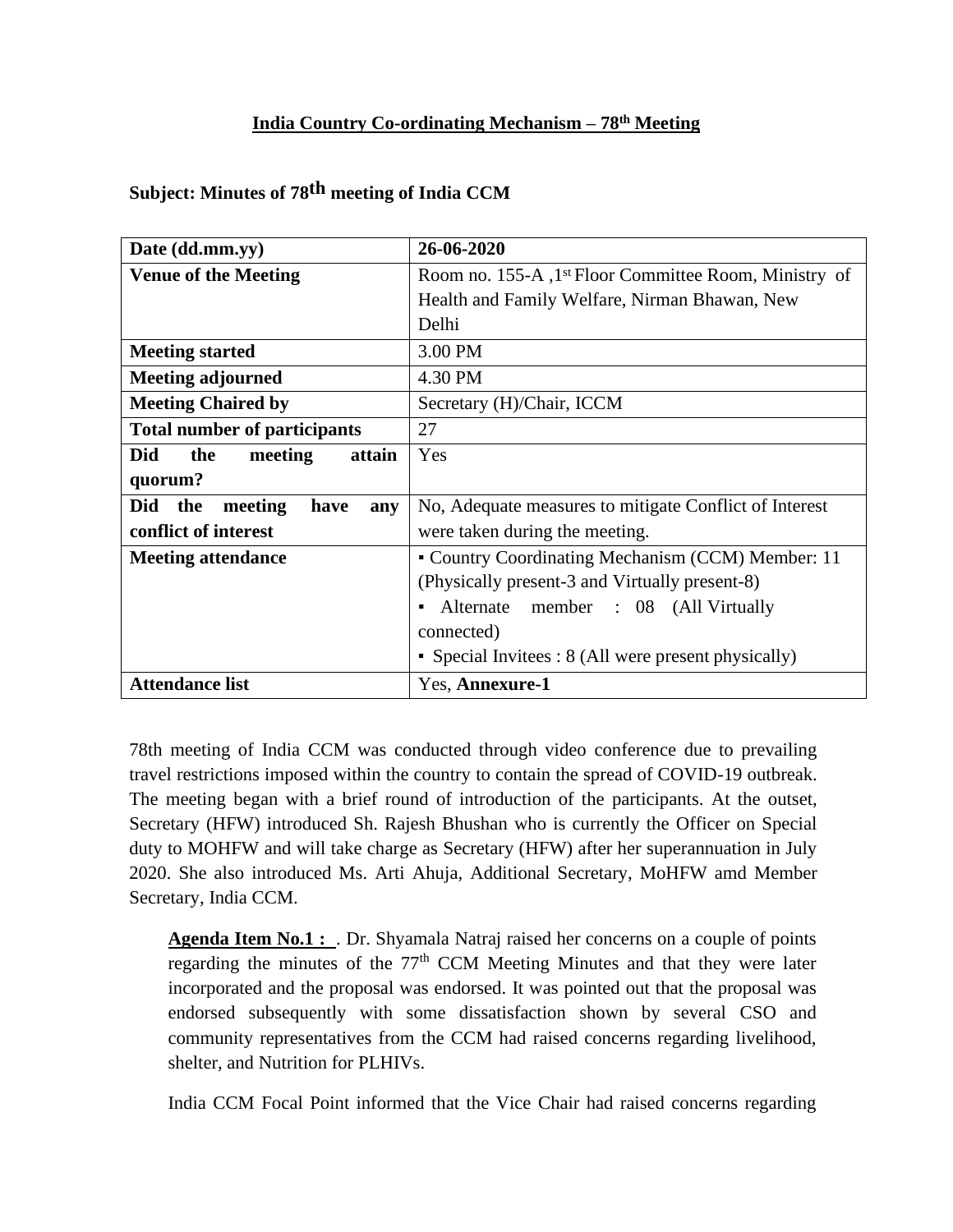livelihood, shelter, and Nutrition for PLHIVs which was subsequently incorporated into the minutes and shared with all CCM Members. Secretary (HFW) suggested that to Dr. Shyamala that it may considered as provisionally endorsed subject to her replying on email, to which Dr Shyamala replied that the minutes of  $77<sup>th</sup>$  Meeting of India CCM have now been duly endorsed.

**Agenda Item 2a:** *Update on TB Funding Request Proposal for period 2021-24 and endorsement by India CCM for submission to the Global Fund by 30th June 2020*

Following key points pertaining to TB funding request were shared with India CCM member:

- **1. Grant Allocation (April 2021-March 2024):** 
	- Out of the total 500 M USD, TB program has been allocated 280 Million USD, 65 Million USD to malaria elimination program and 155 Million USD to HIV control programme.
	- The total 280 Million USD being allocated to TB elimination programme is further divided among the Government Principal recipients and Non-Government Principal Recipients. The Government PR will receive 200 Million USD and NGPRs will get 80 Million USD.
- **2. Overall arrangement of implementing agencies for TB grant ( GPR and NGPRs) will be as follows:**



- **3. Key strategic interventions for TB grant with the vision to end TB by 2025 are as follows:**
	- Decentralization of Rapid Molecular diagnostic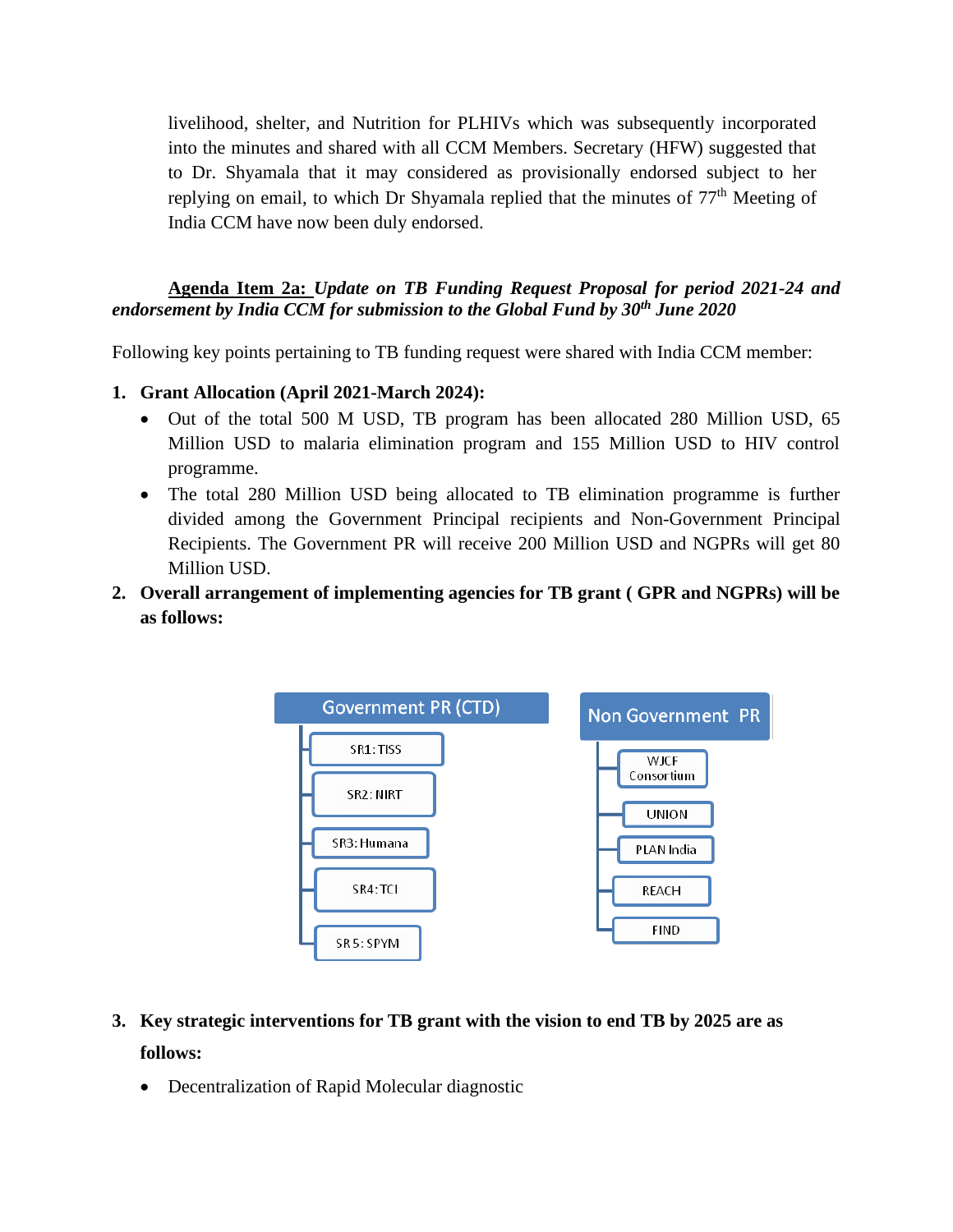- Expanding coverage of DRTB treatment
- Engaged and empowered communities
- Private sector engagement
- Addressing TB in vulnerable populations
- Strengthening Surveillance
- Strengthening supply chain management
- Programmatic management on demonstrated projects by Civil Society PRs of TPT.

The upcoming grant would see addition of newer areas, like strengthening of surveillance, TB in vulnerable populations, Community engagement and empowerment,etc. Overall, for the upcoming grant there has been increase in Non-government and SR (under CTD) budget from 31% (\$ 91.5 million) to 36% (\$ 101.5 million) compared to current grant period (2018-21).

#### **4. Government PR, Central TB Division:**

• The CTD with its core grant allocation of around 200 USD Million [CTD 178.5 USD] Million and SRs 21.5 Million USD], will take up further strengthening of the following areas: a) expanding the coverage of DRTB treatment b) decentralization of Rapid Molecular diagnostic c) Child friendly formulations, d) Surveillance, e) Community Engagement and f) extending services to key and vulnerable populations. CTD proposes for a hybrid funding modality for the first time wherein, 148 Million USD will be parked for input Based funding and 52 Million USD for payment for Results.

#### **Sub –Recipients**

- 1. **ICMR-NIRT**, USD 9.25 Million: The Institute work to strengthen the surveillance by carrying out three types of surveys, i.e District Level Annual Survey (DLAS), ii. District Level Sentinel Survey (DLSS), iii. Genetic Sequencing Surveillance for Mutation (GSSM). This would help in understanding the subnational level TB prevalence at districts and community levels and will help NTEP in tracking achievement of TB elimination targets at district level.
- 2. **Tata Institute of Social Sciences (TISS),** USD 4.09 Million: The Institute would majorly work in the area of strengthening DRTB/Previously treated DSTB patients support through counselling services, tracking migration from source and destination, and link the most at risk and vulnerable DRTB patients to the social protection linkages. Secondly, it would facilitate the transitioning of counselling and patients support services to NTEP staff/CHOs in second and third year. The project will be in four states, Maharashtra, Rajasthan,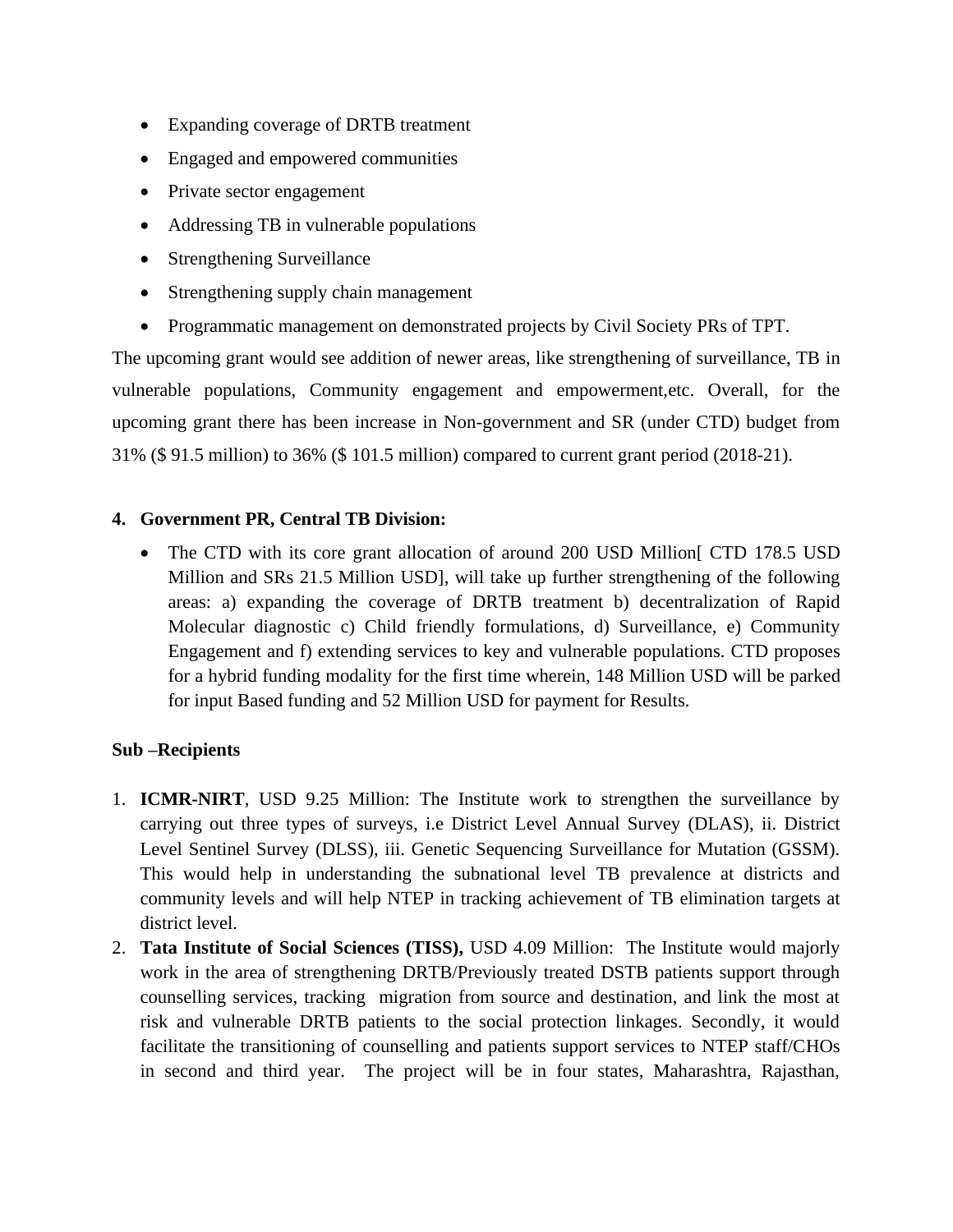Karnataka and Gujarat. The intervention will cater to the need of around 72,365 DRTB patients and 166,000 previously treated DSTB patients in three years.

- 3. **Transport Co-operation of India Foundation (TCIF),** USD 3.19 Million: The organisation would generate TB Prevention, Control and Care awareness amongst Drivers, Mechanics, Migrants and Urban Slum Dwellers through engagement of industries, transport associations and corporate. In addition, it will strengthen the cadre of Community Volunteers to support Active Case Finding, TB prevention and care interventions among targeted population. Lastly it will try to improve the outcomes with treatment and aiding to TB prevention among contacts. The project will run in TB high burden districts of 12 states covering Long distance Truck Driver halt points. The organisation has targeted to screen 51 lakh population, adding 10,731 TB notifications and bringing households contact of on TPT by end of three years.
- 4. **SPYM (Society for Promotion of Youth & Masses),** USD 1.5 Million**:** The main focus of the organisation would to reach out vulnerable population (drug users, prison population, homeless population, families of IDUs) for provision of quality TB care by leveraging existing health systems and interventions under TB programme and secondly to strive to improve the outcomes with treatment (reducing LFUs) etc.

The activities will be implemented in all districts of Punjab (including Chandigarh), Haryana and in Delhi. The organisation by end of three years will be doing screening for 8.7 lakh population, case detection of around 5000 cases and putting around 15000 contacts on TPT.

5. **Humana**, USD 3.52 Million: The organisation would work for homeless population, mobile population, economic migrants, residents at institutions; so as to improve their access to TB care through Community based structural interventions. It would also strengthen the mechanism for provision of continuum of care for those who migrate out. It will cover the five cities namely, Delhi, Kolkata, Mumbai, Chennai and Hyderabad. It would help in adding 28980 patients on treatment and putting 81857 contacts on TPT by end of three years.

#### **Non-Government PRs:**

- **1. WJCF (** USD 30.7 million): The organisation would demonstrate implementation models, generate evidence, and scale-up programmatic management of TB preventive treatment and also try to sustain and strengthen the gains under JEET project (Support PPSA transition to Domestic funding agencies). The project will be implemented in 80 RNTCP districts across 15 states and UTs (Uttar Pradesh, Uttarakhand, Jammu and Kashmir, Haryana, Rajasthan, Gujarat, Bihar, Tamil Nadu, Punjab, Telangana, Karnataka, Delhi, and Kerala). By end of three years, the organisation would be able to get 1.05 million contacts to be put on TPT, 75% of them would be completing the treatment, and 178,000 TB notifications.
- **2. The UNION** (USD 13.6 Million): The organisation would demonstrate implementation models, generate evidence, and scale-up programmatic management of TB preventive treatment. Secondly it would engage in multi-Sectoral co-ordination and workplace interventions. Thirdly, it would carry out Operational research and provide Public Finance Management system (Technical assistance).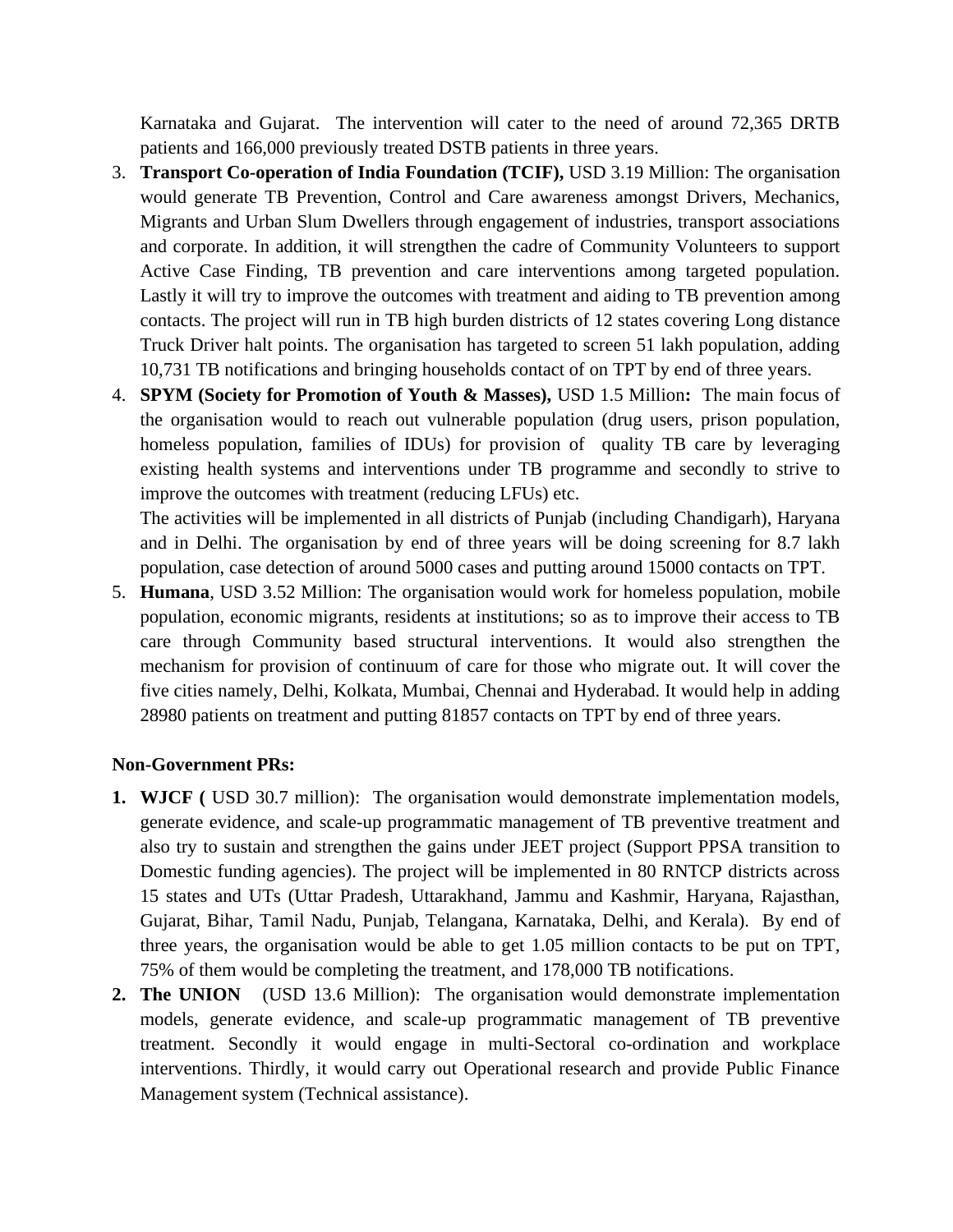Axshya-Plus will reach to 21 states/UTs with direct implementation of activities would be in 100 priority districts of 7 states (Assam: 2, Chhattisgarh: 8, Himachal Pradesh: 9, Jharkhand:13, Madhya Pradesh: 27, Maharashtra : 30,West Bengal : 11) and T.A support in rest states. The organisation would help in constituting 14 inter-ministerial committees, screening of 2.3 million household contacts and putting 1.4 million on TPT with more than 85% of treatment completion rate.

- **3. PLAN INDIA** (USD 6.47 Million): Across the country, the organisation would provide, 3rd party logistics (3PL) for distribution of all commodities centrally procured by CTD from States to District (46% challenging districts) and from District to TUs (100% full coverage). It will support the last mile facilities to use the eLMIS (Nikshay Aushadhi) for essential data recording and reporting and would provide technical assistance to State TB Cell on supply chain management aspects for sustainability. This will ensure uninterrupted supply of drugs and commodities at 100% TUs and lastly around 85% of TU and PHI staff will be trained on new SOPs for SCM through eLMIS.
- **4. REACH** (USD 8.4 Million): The Organisation would work with TB survivors and through comprehensive capacity building, would make them effective TB champions. Secondly it would form and strengthen the network of TB survivors. The trained TB champion, through structure Mentorship program, would be equipped to support TB patients. Community –led support hubs would be established. The partnerships between the TB champions and Community health officers would be facilitated under 'T.B Free Panchayat', in selected districts.

The project will be implemented directly in 9 project states, in Delhi, Gujarat, Haryana, Kerala, Madhya Pradesh, Punjab, Rajasthan, Uttar Pradesh, West Bengal. It would also provide technical assistance in 14 states. The outcome would be 1,700 TB survivors trained, 900 TB Champions mentored and 9 state level networks formed and engaged 60 district chapters.

**5. FIND** (USD 20.7 Million): The key interventions from the organisation will be to work towards having lab quality improvement across the NTEP network, to increase access to high quality diagnostic in the country and to strengthen and expand the capacity for Genome Sequencing for TB surveillance and clinical management. The entire exercise would be PAN India. The crucial outcome at end of three years would be, 67 labs would have gotten preparatory support to apply for NABL accreditation, 11 labs would have been renewed, 95% of CBNAAT and 90% of Truenat machines with EQA.

The TB funding request has been approved by the DSTC and MoHFW. If the Committee endorses the TB funding request, then it would be put ready for submission to the Global fund by 30th June 2020.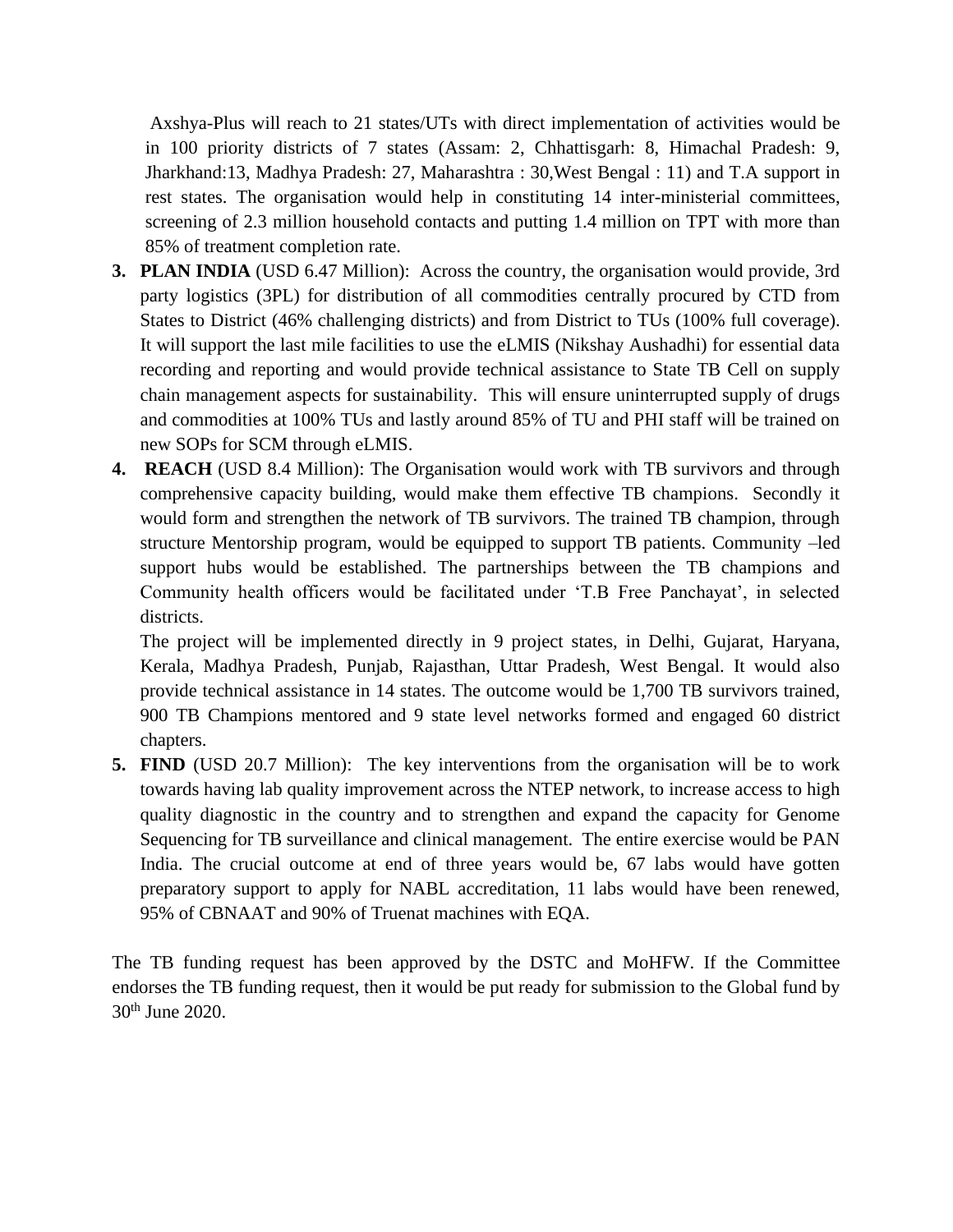#### **Discussions related to TB funding Request:**

#### **Mr. Sudhshewar Singh, PLWD-TB representative of India CCM** noted that

- TCI (SR under CTD) is covering quite a unique key population group; and suggested that outcome of the project can further be improved with active engagement of TB survivors/ community led networks in project implementation.
- With respect to REACH proposal he pointed out that Bihar is not being covered for community system strengthening interventions of the project. He urged that Bihar is a high priority state and should be focused for community engagement activities.
- With respect to UNION, he questioned on what basis the organization selected its India Chapter as one of its SRs is not clear. He recommended that India based Civil Society Organizations shall be given opportunity as SR under the Global Fund grant to capitalize their expertise of working at ground level and to further capacitate them for implementation under donors like Global Fund.
- He shared his observation that most of the non-government PRs have high Human resource cost (upto 30% or more). The same shall be rationalized to invest funds more on field activities/beneficiaries.

**Mr. Shridhar Pandey, CSO-TB representative of India CCM**, echoed with the concern related to non involvement of Community based civil society organization in grant implementation by non-government PRs. He suggested that non-government PRs shall also prioritize India based CSOs like Central TB Division (CTD) has done while selecting its SRs.

**JS (NTEP)** mentioned that CTD undertook a transparent process of selecting its SRs for the Global Fund grant. As suggested, efforts will be made to engage more India based CSOs under the Global Fund grant. He also apprised that there are always ample opportunities to engage CSO through NTEP's partnership programme as well.

**Secretary (HFW)** further added that Global Fund contributes to a small portion of overall domestic funding being invested for TB programme. The activities which are not covered through Global Fund grant, may be budgeted within the national programme/state PIPs.

With respect to coverage of community enagagement in the state of Bihar, DDG (TB) informed that BIHAR is not one of the implementation states under proposed REACH project as it is already being covered by USAID funded project titled "Breaking the Barriers" covering aspects of community engagement. It is four years long project (2020-2024) and will be implemented by Care India in selected districts of Bihar. Secretary (HFW) assured that it will be ensured that community system strengthening happens in Bihar through one or the other projects/ partners.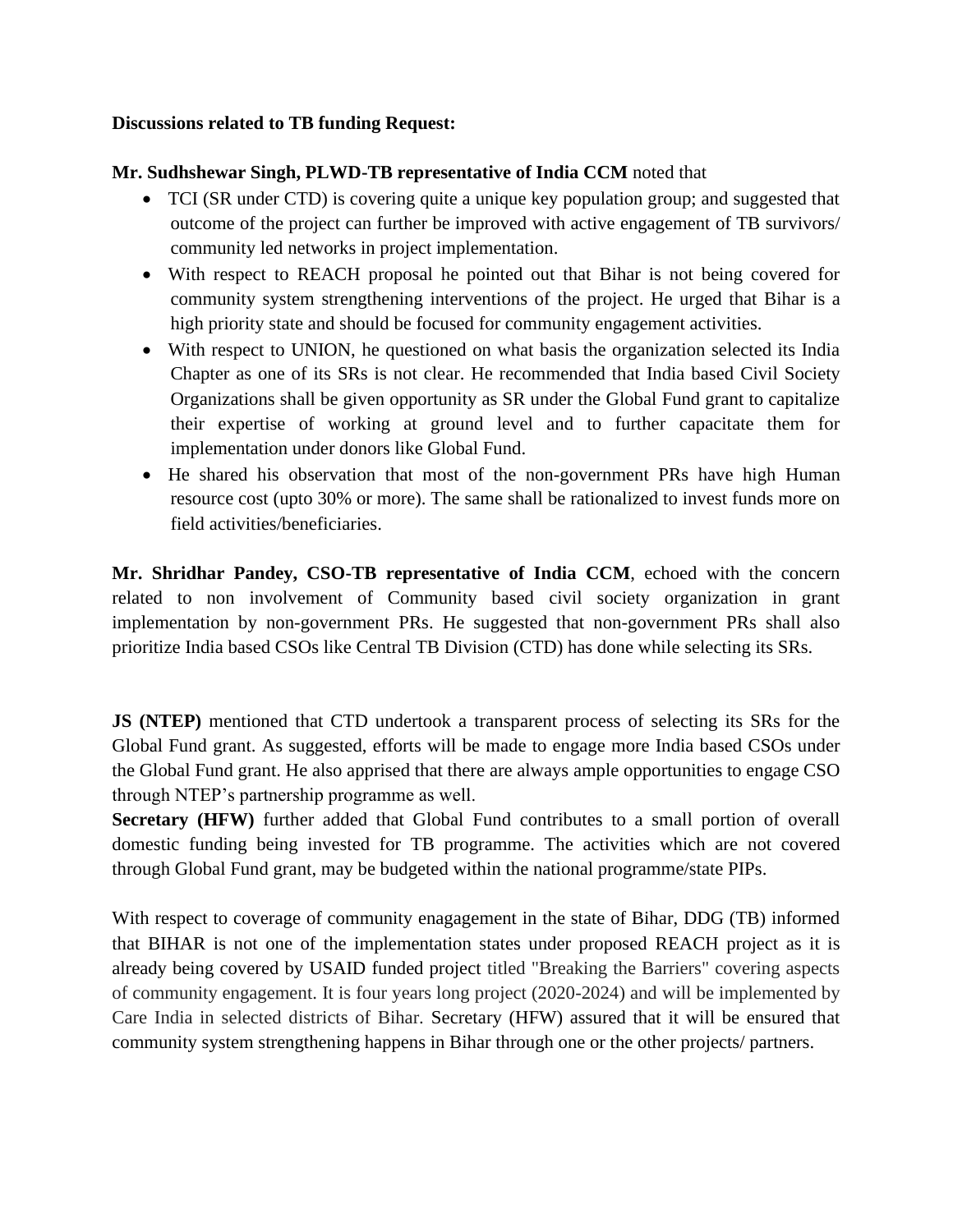**DDG (TB)** clarified that at CTD level non-government PR proposals were reviewed critically to rationalize the use of resources for key activities- capacity building, field interventions etc and efforts have been made to align the HR and their salaries at par with government norms. He highlighted that upon submission of the TB funding request and its review by Technical review panel of the Global Fund, the Global Fund Country team will rework with each partner on implementation aspects and proposed activities during grant making period for another 6-8 months to make proposals efficient and cost effective. The same can again be deliberated in subsequent meetings of India CCM before actual implementation of grant in next year.

AS & MD (NHM) made some recommendations for consideration. She suggested that proposed projects shall be implemented in consultation with NTEP /states. To ensure swift transition of successful interventions to the states, HR remuneration shall be aligned to existing state norms. All best practices and lessons learned shall be documented time to time and be shared with other states/partners for cross learning. With respect to TISS counselling intervention, she suggested apart from NTEP staff/CHOs, counsellors under ICTC and RMNCH+ may also be capacitated for professional counselling skills. DDG (TB) noted the suggestions and assured to incorporate the same.

## **Agenda Item 2b:** *Update on HIV Funding Request Proposal for period 2021-24 and endorsement by India CCM for submission to the Global Fund by 30th June 2020*

**Dr. Shobini Rajan**, ADG NACO made a presentation on the HIV Funding Request Proposal for the grant period 2021-24. The salient points of the presentation are as follows:

- She informed that the upcoming proposed grant [for 2021-24] is the same as the current grant [2018-21] which amounts to USD 155 Million.
- In the proposed grant, USD 55 million [35%] are allocated for Non Government PRS and USD 100 Million [65%] are allocated for NACO as PR out of which USD 6 million are being allocated to NACO Sub recipients.
- NACO and its SRs will be primarily working in fields such as Procurement of ARVs; Viral Load Testing; Evidence Generation; Strengthening IT systems; NPMU. Newer interventions include: Program Evaluation; Comprehensive service delivery; Mobile ICTCs; Communication; Capacity Building; Community System Strengthening.
- The three Non Govt PRs which are a part of the current grant namely India HIV AIDS Alliance [IHAA], PLAN India and SAATHII will be continuing their work in the fields of Care and Support Centre; EMTCT; Supply Chain Management; Blended Clinical Training, whereas the two new PRs namely The Humsafar Trust and VHS will be working in newer areas such as Virtual intervention; Prison intervention; Community System Strengthening; Integrated Service Delivery especially for TGs and IDUs. All the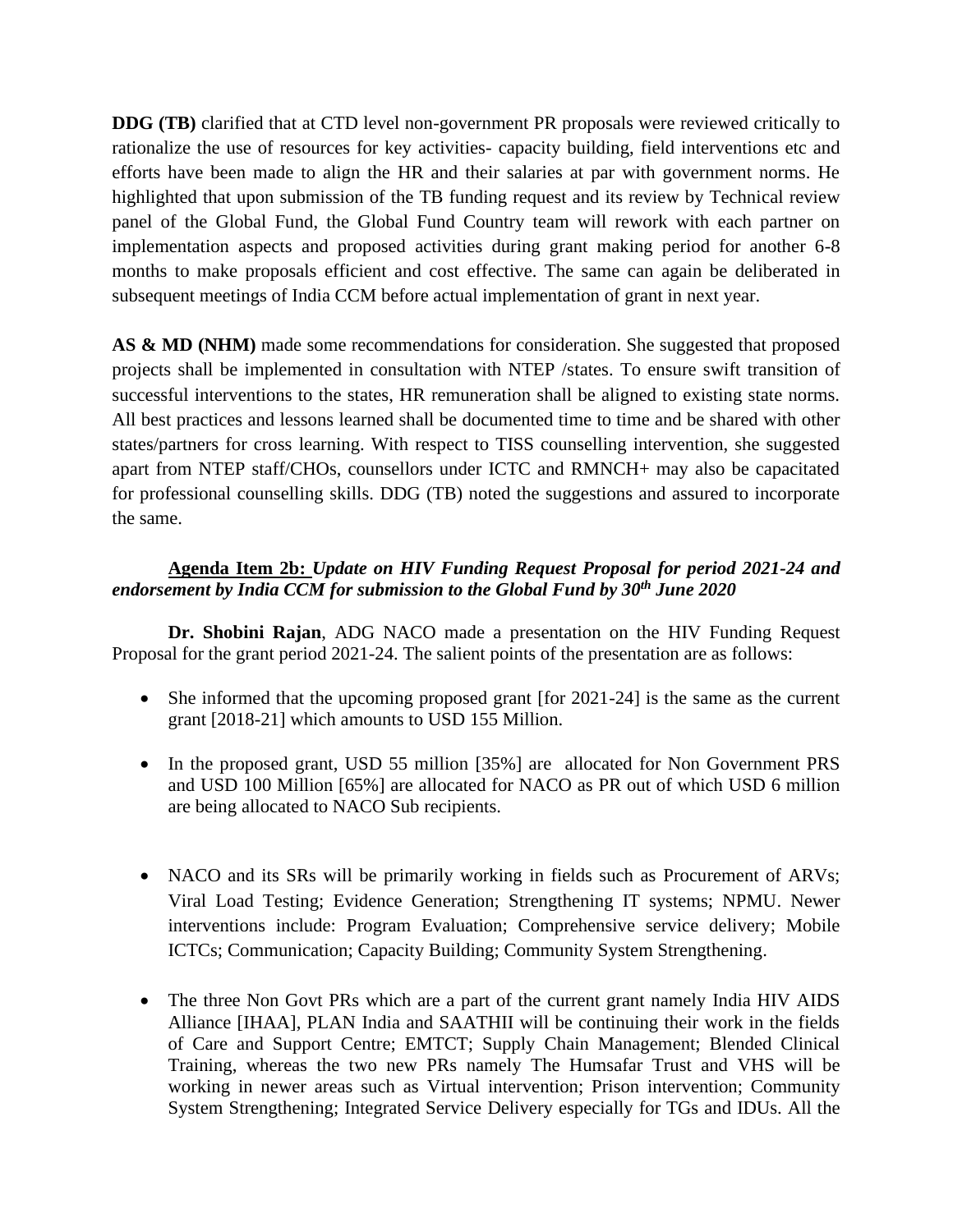activities are in tune with the 95-95-95 objective as mentioned in the National Strategic Plan.



**Figure 1: NACO [Govt PR] and its 3 SRs**



**Figure 2: Non Govt PRs of NACO**

#### **Key activities and proposed budget of Government PR-- NACO**

The six key areas which are being taken under the NACO grant for the period 2021-24 are as follows:

**1) ARV:** Universal access to HIV treatment for better longevity and PLHIV survival – **USD 44M**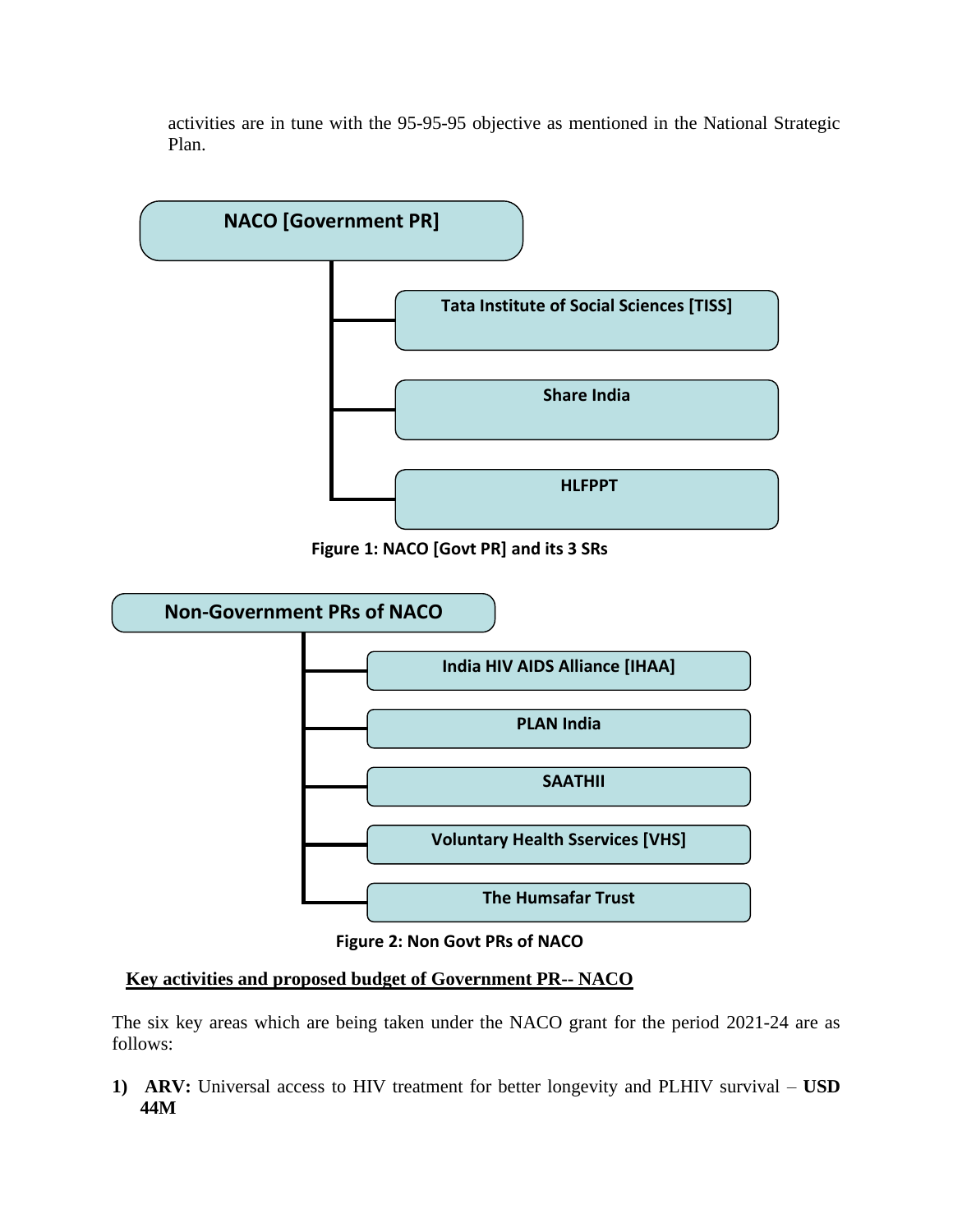- **2) Viral load:** Improve coverage of quality assured HIV viral load testing for all PLHIVs— **USD 29.5 M**
- 3) **Communications:** Strengthening strategic communications for HIV prevention and control—**USD 7.5 M**
- **4) Mobile ICTCs & ILR**: In order to scale up HIV testing services and to take it to the community, positioning of Mobile ICTCs and maintenance of cold chain using ILRs in order to bridge the gap in reaching the first 95.—**USD 7 M**
- 5) **Research:** Operational research to improve program agility through quality evidence generation to eliminate HIV as a public health problem by 2030. **USD—3.7 M**
- **6) Comprehensive Prevention Services:** Reducing new infections and early detection of HIV among "at risk" populations.—USD—**2M** .

**Key activities and budgets of SRs under NACO [Govt. PR]-** A budget of USD 6.0 M have been assigned for the five sub recipients under NACO, the details of which are as follows:

| Sl <sub>No</sub> | <b>Name of SR</b>                           | <b>Priority Area</b>                                                                                                                                       | <b>Proposed</b><br><b>Budget</b> in<br>mUSD |
|------------------|---------------------------------------------|------------------------------------------------------------------------------------------------------------------------------------------------------------|---------------------------------------------|
| $\mathbf{1}$     | Tata Institute of<br><b>Social Sciences</b> | Creating a sustainable structure<br>for external Evaluation of<br>NGOs/CBOs implementing TIs<br>and LWS projects                                           | 1.3                                         |
| $\overline{2}$   | Tata Institute of<br><b>Social Sciences</b> | Design an Impact evaluation<br>for<br>programmatic<br>process<br>interventions under NACP<br>Conduct<br>Impact<br>Evaluation<br>during the grant period    | 1.0                                         |
| $\overline{3}$   | Share India                                 | Design<br>Develop<br>and<br>a<br>comprehensive communication<br>strategy and tool for NACP                                                                 | 1.0                                         |
| $\overline{4}$   | <b>HLFPPT</b>                               | Strengthening<br>operation and<br>maintenance of IT systems &<br>capacity building mechanisms<br>Making<br><b>SOCH</b><br><b>LMS</b><br>and<br>sustainable | 1.8                                         |
| 5                | <b>HLFPPT</b>                               | Creating an enabling system,                                                                                                                               | 0.9                                         |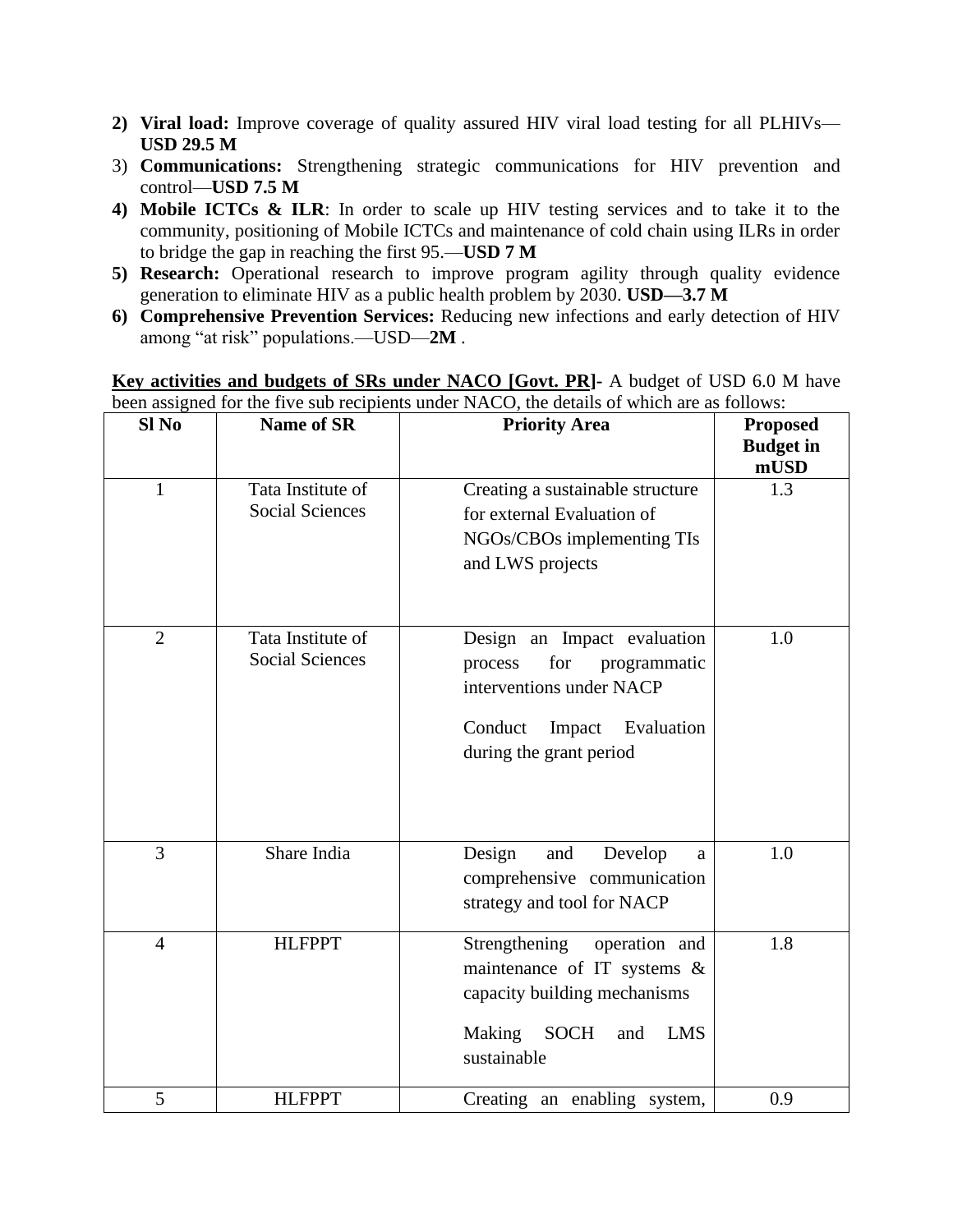| repository for strengthening<br>CSS activities |  | structure | and | maintaining |
|------------------------------------------------|--|-----------|-----|-------------|
|                                                |  |           |     |             |
|                                                |  |           |     |             |

### **Key Activities and Budget of Non Government Principal Recipients under NACO:**

- **A. India HIV AIDS Alliance[IHAA] :** will work in the areas of Care and Support Centres, Community System Strengthening and ART centre handholding and private sector engagement with a budget of **USD 16.00M**.
- B. **PLAN India** will continue to work in the fields of EMTCT of HIV & Syphilis and Supply Chain Management with a budget of **USD 12.20 M.**
- **C. SAATHII:** will work in the fields of EMTCT of HIV & Syphilis, Capacity building and Prison interventions with a budget of **USD 12.20 M.**
- **D. Humsafar Trust:** This is a new PR for the upcoming grant and will be working in the fields of virtual platform outreach and refer them to HIV prevention services and community system strengthening with a budget **of USD 7.20 M**
- **E. Voluntary Health Services [VHS]:** This is a new PR for the upcoming grant and will be working in the fields of integrated service delivery through one stop centers for HRGs , prison interventions and community system strengthening with a budget of **USD 7.40 M**

#### **Deliberations held by India CCM Members on HIV funding request proposal:**

- **Mr. Pratik Raval** enquired regarding the budget allocation rationale for community systems strengthening. **Dr. Shobini Rajan** in response to his query explained that the budgets were allocated as per the proposals of the PRs. PR IHAA would be not only focusing on community systems strengthening , but also capacity building of communities and CBOs. She also informed that community monitoring to play a pivotal role and formation of community advisory boards at the district level. She further informed that SR- HLFPPT will work to co-ordinate with all the PRs and mainstream within the NACO ecosystem.
- **Ms. Jahnabi Goswani** raised her concerns regarding enhanced involvement of the community in the community system strengthening components. She emphasized that there should be greater involvement of the community.
- **Sh. Alok Saxena** JS (NACO/GFATM) in response to her concerns reassured that Community Systems Strengthening will be used to build a strong community leadership, trainings, development of training modules and empowerment of the community. He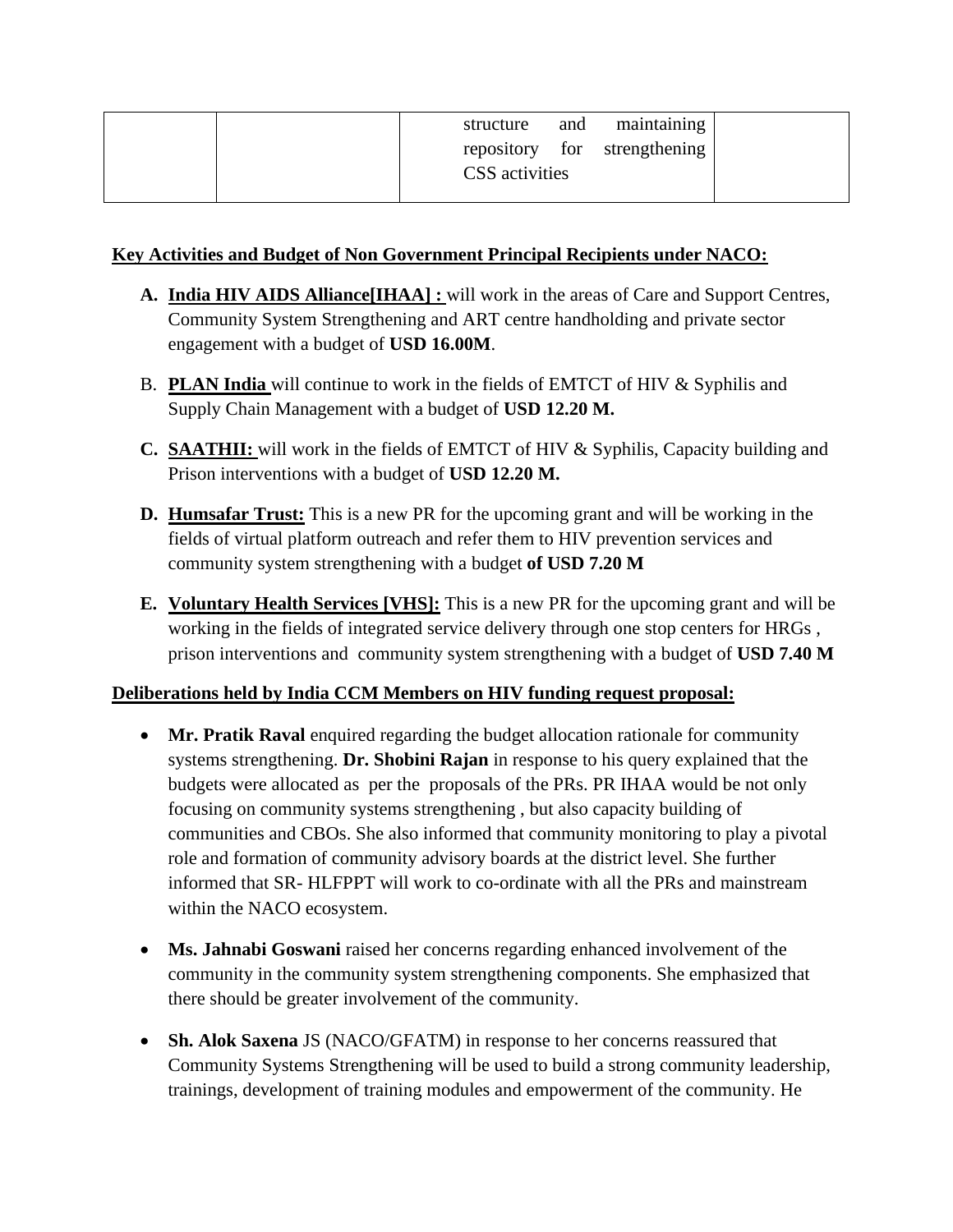further informed that specific target groups have been assigned to specific PRs which have enough experience in the particular field. For example, IHAA to work for PLHIVs, Humsafar Trust for MSM and FSWs and VHS for TGs and IDUs. Dr. Shobini also acknowledged the fact that the interventions of the programme is by the community, of the community and for the community.

- **Secretary (HFW)** acknowledged the concerns and suggested there will be more extensive discussions along the life cycle of the proposal.
- **India CCM Focal Point** also reiterated that there will be ample opportunities for amendments along the life cycle of the proposal
- **Dr. Shyamala Natraj** expressed her concerns about receiving the final draft of HIV proposals late which did not allow members adequate time to review the proposal properly. Although she emphasized the fact that there has been great involvement as a part of Disease Specific Technical Committee and agreed to endorse the proposal on the understanding that NACO has included inputs by DSTC members and that there will be opportunities to incorporate suggestions through the process of iteration during the grant making process after the submission of the proposals. .
- **Dr. Shyamala** further raised her concerns regarding less attention being given to the FSW community although the numbers of FSWs is considerably high [about 10 Million] as compared to MSM, TGs and IDUs put together yet not all FSWs are being covered. Ms. Kusum also agreed with Dr. Shyamala.
- **Sh Alok Saxena** in response to their concerns said that Virtual Intervention is the need of the hour. He informed that location based interventions are already being covered under the domestic budget of NACO. Specialized assistance is required in the field of virtual intervention and thus Global Fund funding for the same.
- **Dr. Gangakhedkar** suggested that as per the prevailing COVID-19 situation in the country and its way forward, we should be willing to review our strategies to ensure better efficiency and programs to take cognizance of the fact that focus has been laid on FSW and KP interventions in the upcoming grant
- **Ms. Vandana Gurnani** expressed her views regarding sustainability beyond Global Fund Grant. She commented that the salaries of HR needs to be aligned with the current govt norms for seamless transition and also that the experiences of PRs and SRs to be documented properly and to be shared pan-India.
- **Sh Alok Saxena** also reiterated the fact that since this is the penultimate grant by Global Fund, proposals have been developed for maximum impact and for consequent seamless transition.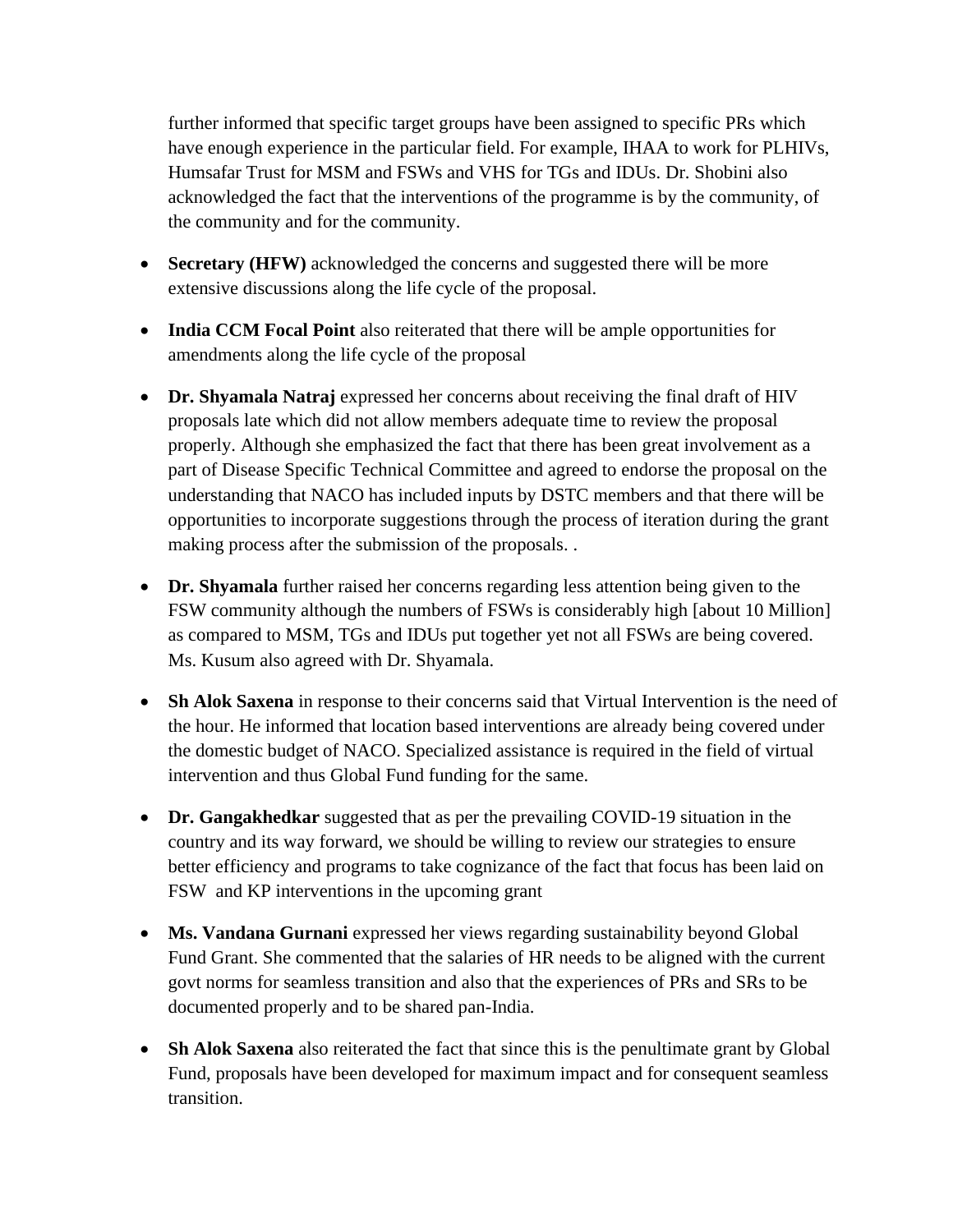• **Ms. Jahnabi** raised her concerns regarding the budget allocated to IEC and Communications under NACO budget to which **Dr. Shobini** responded that communications strategic to last mile activities to be funded by Global Fund; all other Communications activities are funded by domestic budget.

# **Agenda item no. 3** *Update on India Funding Request Proposal for COVID-19 Response Mechanism*

- India CCM Focal Point made a presentation on update of India Funding Request Proposal for COVID-19 Response Mechanism.
- He informed the house that India's Funding Request Proposal for COVID-19 Response Mechanism for an amount of USD 50 M has been submitted to the Global Fund on  $30<sup>th</sup>$ May 2020. The Global Fund had assured an allocation of USD 16.25 M as Priority 1 and rest if additional funds are available.
- He also informed that as per the communication received from the Global Fund, they have agreed for an immediate grant of USD 20 M. The said amount was divided between running of CSCs, procurement of molecular diagnostic machines and PPEs for both HIV and TB programmes. An additional 2.11M USD have been allocated to Malaria Programme for the procurement of Long Lasting Insecticide treated Nets [LLINs].

India CCM Focal Point also informed the CCM that Malaria Programme will be submitting its funding request proposal to the Global Fund in July 2020 for which CCM approval/endorsement will be duly required.

**Sh Rajesh Bhushan [OSD],** in his concluding remarks thanked all the CCM Members for successfully conducting the CCM meeting in a fully participative manner. He said that the concerns by members have been taken on board and well noted. He reiterated that the decisions of CCM are participative decisions and are taken in a spirit of democracy.

The meeting concluded with a vote of thanks to The Chair, India CCM by India CCM Focal Point.

# **Decision Points of the 78th India CCM Meeting are as follows:**

- 1. Funding Request for TB was endorsed by the CCM.
- 2. Funding Request for HIV was endorsed by the CCM.

3. Malaria Programme will be submitting its funding request proposal to the Global Fund by  $31<sup>st</sup>$ July 2020 for which CCM approval/endorsement will be duly sought.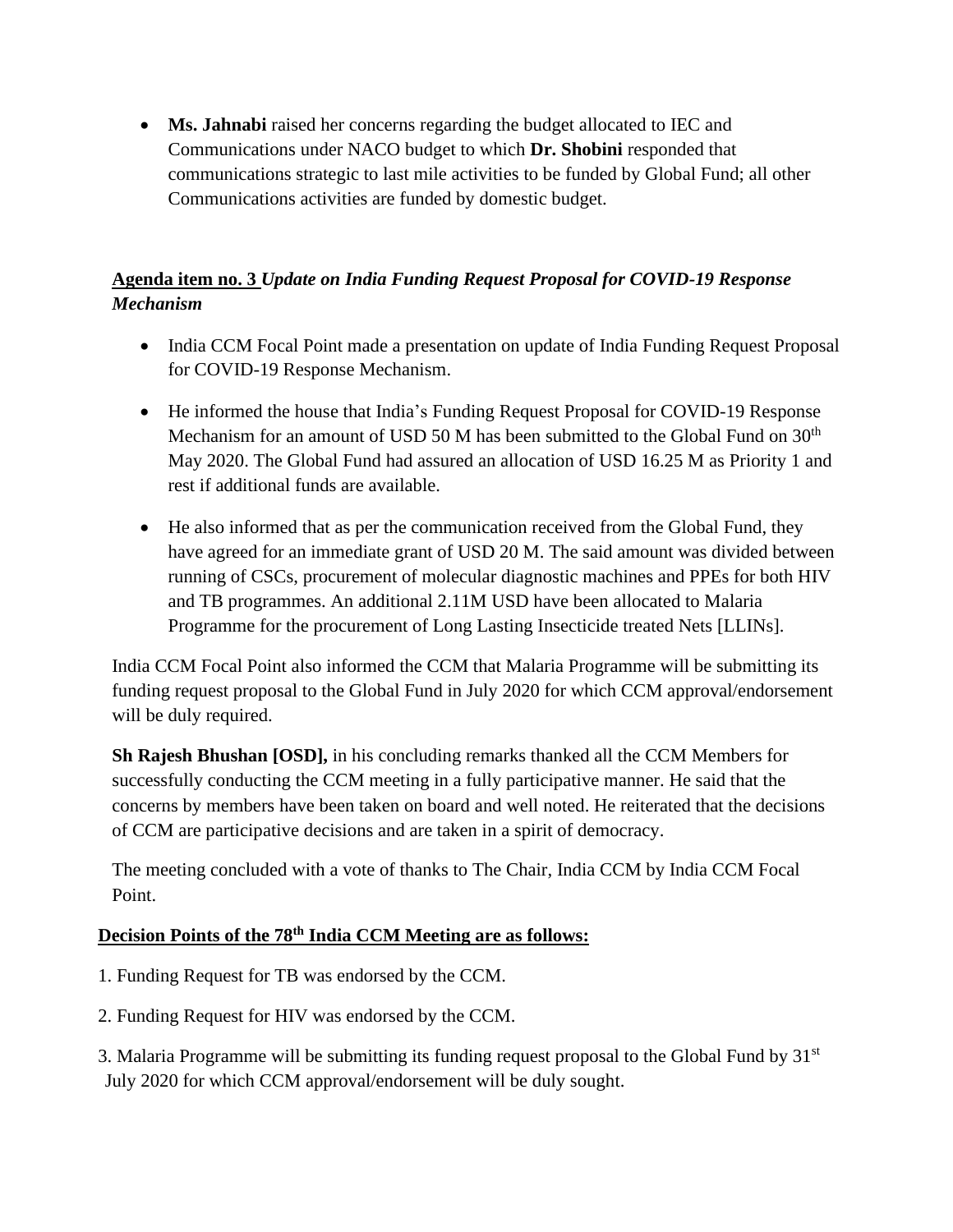#### **Annexure 1**

### **List of Participants**

#### **CCM Members**

| SI.<br>No.     | <b>Name</b>                 | Designation/Organization                                  | <b>Physically Connected</b> |
|----------------|-----------------------------|-----------------------------------------------------------|-----------------------------|
| $\mathbf{1}$   | Smt. Preeti Sudan           | Secretary (HFW)/ Chair, I-CCM                             | Yes                         |
| $\overline{2}$ | Ms. Arti Ahuja              | Addl.Secretary/member Secretary, ICCM                     | Yes                         |
| $\overline{3}$ | Dr.Dharmendra Singh Gangwar | AS & FA                                                   | Yes                         |
|                |                             |                                                           | <b>Virtually Connected</b>  |
| $\overline{4}$ | Ms. Vandana Gurnani         | AS & MD (NHM)                                             | Yes                         |
| 5              | Dr.Rajiv Garg               | <b>DGHS</b>                                               | Yes                         |
| 6              | Dr. Shyamala Nataraj        | SIAAP/Vice Chair, I-<br>Executive Director,<br><b>CCM</b> | Yes                         |
| $\tau$         | Mr.Shridhar Pandey          | Secretary & Chief Executive Officer, GBJS                 | Yes                         |
| 8              | Fr.Paul Moonjely            | <b>Executive Director, Caritas</b>                        | Yes                         |
| 9              | Mr.Bhakta Bihari Mishra     | Secretary, NIHIDA                                         | Yes                         |
| 10             | Mr.Pratik Raval             | <b>Assistant Director, GIPA</b>                           | Yes                         |
| 11             | Mr.Sudeshwar Kumar Singh    | Secretary, TB Muktvahini                                  | Yes                         |

#### **Alternate Members**

| Sl.No.         | <b>Name</b>          | <b>Designation/Organization</b> | <b>Virtually Connected</b> |
|----------------|----------------------|---------------------------------|----------------------------|
|                | Dr.K.Senthil Raj     | MD (NHM), Tamilnadu             | Yes                        |
| 2              | Dr.R.R.Gangakhedkar  | Scientist G, ICMR               | Yes                        |
| 3              | Ms.Kusum             | President, AINSW                | Yes                        |
| $\overline{4}$ | Mr. Yadavendra Singh | Chairman, Pahal Foundation      | Yes                        |